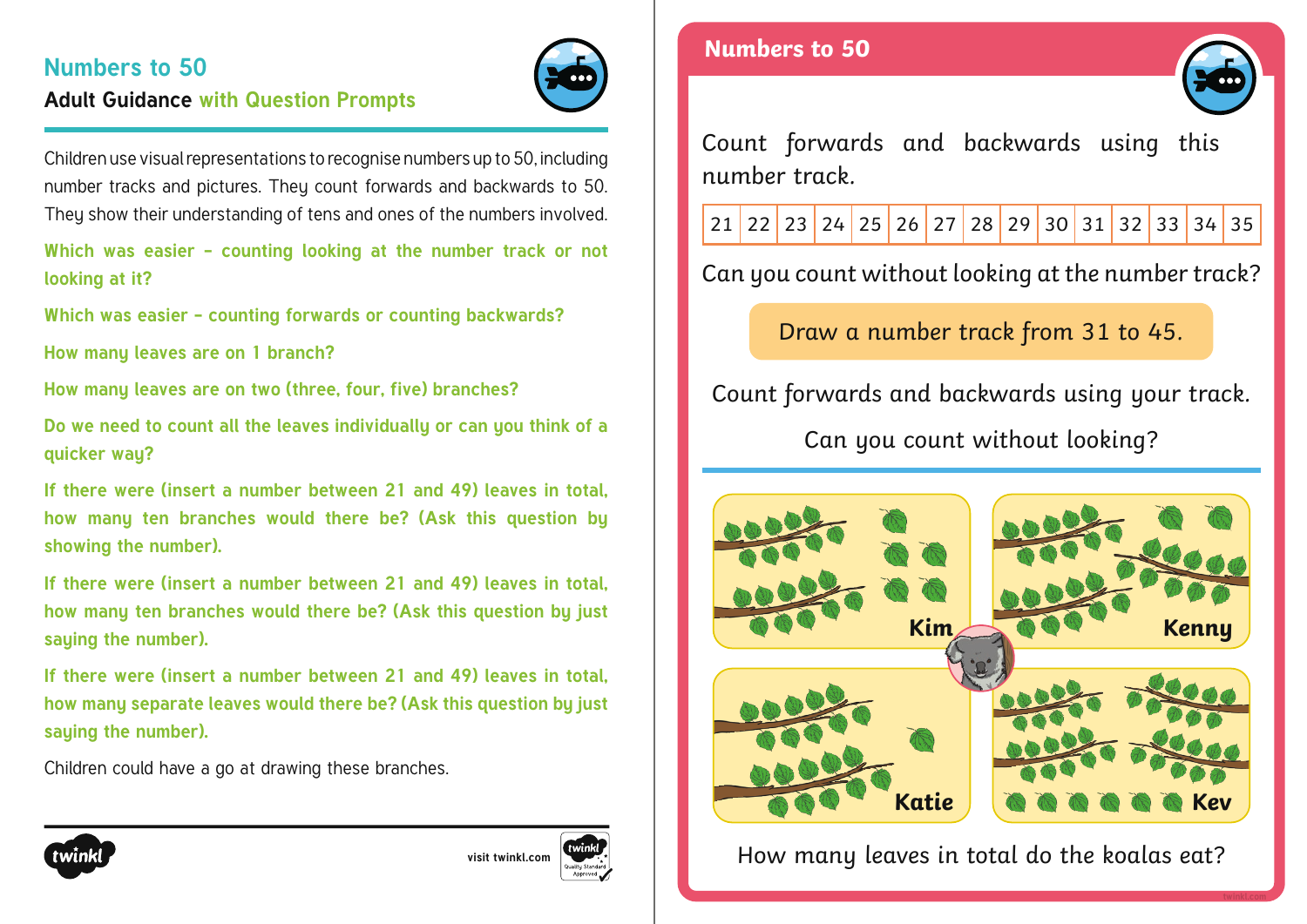# **Numbers to 50 Adult Guidance with Question Prompts**



Children show their understanding of tens and ones of numbers up to 50. They use reasoning skills to answer questions about the tens and ones involved in numbers up to 50.

**How many single straws are there in a bundle?**

**How many single straws are there in two (three, four, five) bundles?**

**How many straws has Tom got in total?**

**Was he right when he said he had 34?**

**Now, Tom has two bundles of ten. How many is that?**

**He has more than four single straws. Could he have 25 in total? Why?**

**Could he have 35? Why not?**

**If Tom has more than two bundles of ten and five single straws could he have 45 in total? Why?**

**Could he have 15? Why not?**

**I am counting out straws between 21 and 40. If I had three bundles of 10, how many straws in total could I have?**

**I am counting out straws between 35 and 50. If I had five single straws, how many straws in total could I have?**



**[visit twinkl.com](https://www.twinkl.co.uk/resources/white-rose-maths-resources/year-1-white-rose-maths-resources-key-stage-1-year-1-year-2/spring-block-2-place-value-within-50-year-1-white-rose-maths-supporting-resources-key-stage-1-year-1-year-2)**





Is he right? If not, can you tell him what mistake he has made? 34 straws. **<sup>10</sup> <sup>10</sup>**

### He counts out some more straws.



I have 2 bundles of 10 straws and more than 4 single straws.

What number of straws could he have counted?



I have more than 2 bundles of 10 straws and 5 single straws.

Could he have 35 straws? How do you know?